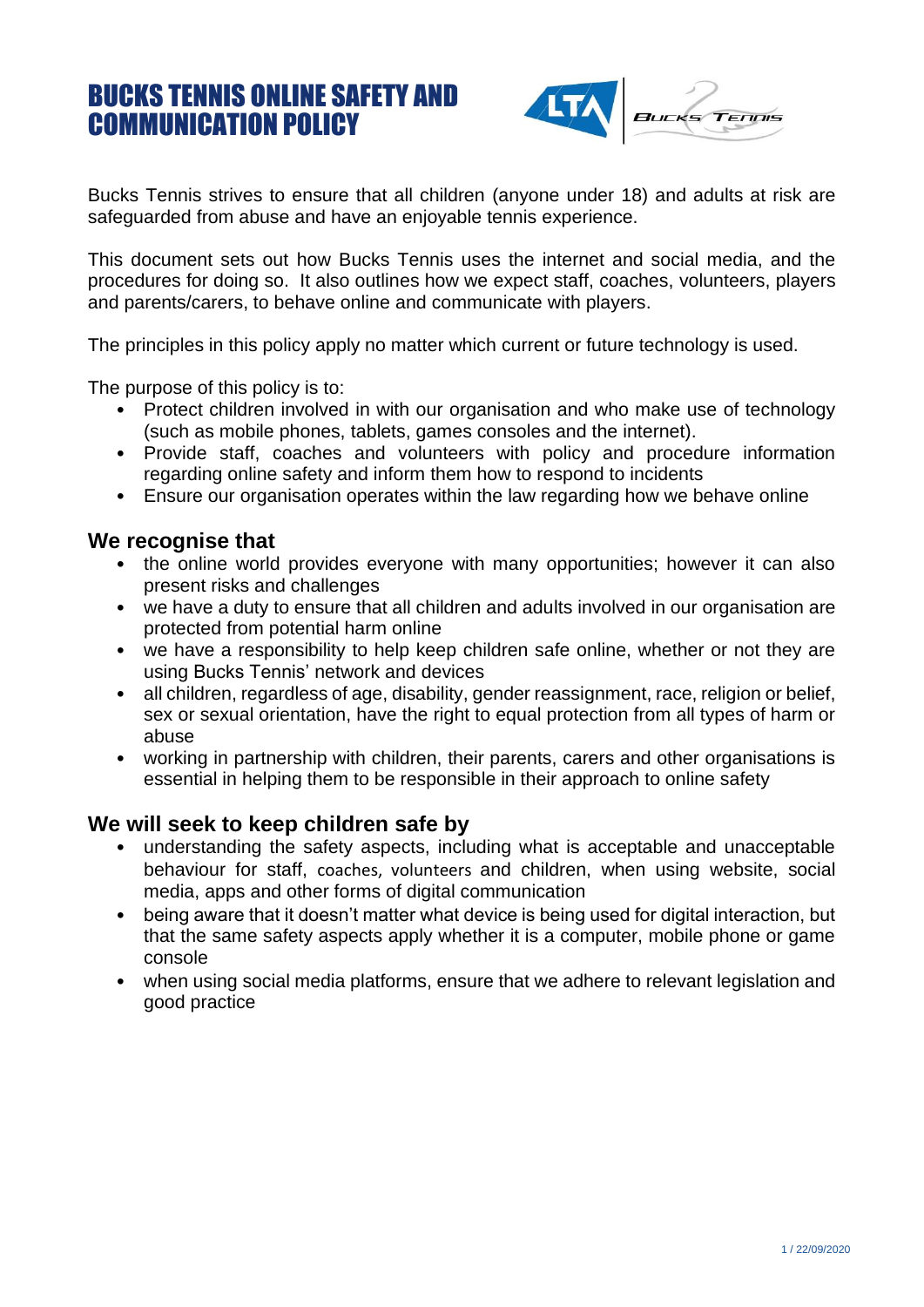• ensuring the person managing our organisation's online presence is suitably trained and experienced

## **Managing our online presence**

Our online presence through our website or social media platforms will adhere to the following guidelines:

- all social media accounts will be password-protected, and at least two members of staff and/or volunteers will have access to each account and password
- social media accounts will be monitored by a designated person, who will have been appointed by the committee
- the designated person managing our online presence will seek advice from our County Safeguarding Officer and the LTA to advise on safeguarding requirements as required
- the designated person will remove any inappropriate posts, explaining why, and informing anyone who may be affected (as well as the parents of any children involved)
- account, page and event settings will be set to 'private' so that only those invited can see their content
- social media pages/groups (e.g. Facebook pages/groups) used to communicate with children must be an organization, community or sports group and not personal
- identifying details such as a child's home address, school details, telephone number or email will not be posted on social media platforms
- any posts or correspondence will be of a professional purpose
- we'll make sure children are aware of who manages our social media accounts and who to contact if they have any concerns about the running of the account
- parents will be asked to give their consent for us to communicate with their children through social media, or by any other means of communication
- parents will need to give consent for photographs or videos of their child to be posted on social media
- all of our accounts and email addresses will be appropriate, fit for purpose and only used for county specific activities

# **What we expect of staff, coaches and volunteers**

- they should be aware of this policy and behave in accordance with it
- they should seek the advice from our County Safeguarding Officer and the LTA if they have any concerns about the use of the internet or social media
- any messages they wish to send out to children must be sent through the designated person responsible for the organisation's online presence
- they must not 'friend' or 'follow' children from personal accounts on social media
- they must make sure any content posted is accurate and appropriate
- they must not communicate with children via personal accounts or private messages
- they must communicate with parents through email or in writing, or use an organisational account, profile or website rather than via personal social media accounts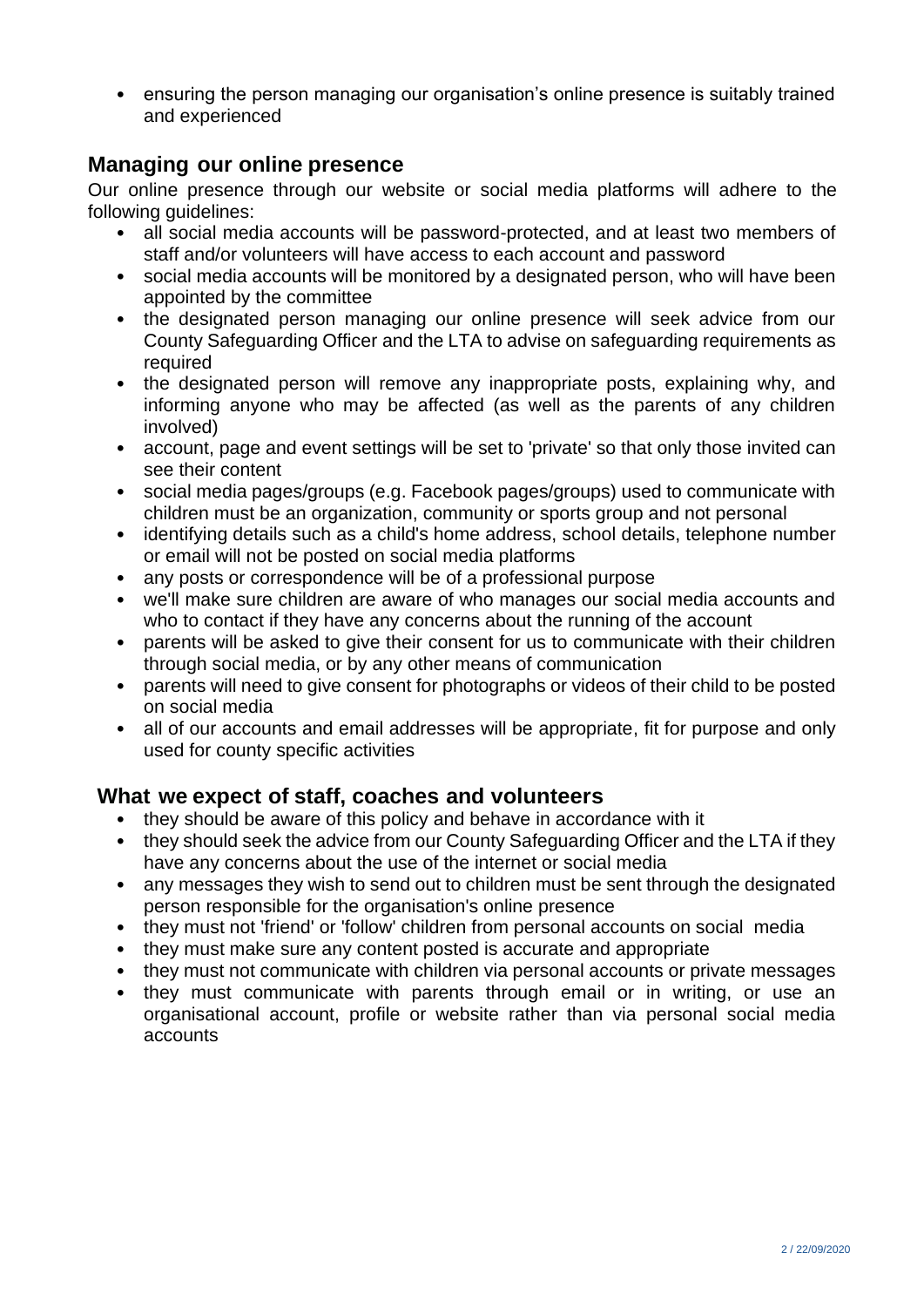- they must copy in parents or at least one other member of staff, coach or volunteer should to any communications sent to children
- they must avoid communication with children beyond dedicated event or activity timings , unless it is necessary for professional purposes (i.e. emergencies, whilst on a trip, etc.) and contacting the parents is not possible
- they must sign off any communication in a professional manner, avoiding the use of emojis or symbols such as kisses ("X's")
- they must respond to any disclosure of abuse in line with the safeguarding policy
- they must not engage in sexting, or send pictures or messages that are abusive, obscene, inappropriate, indecent or menacing to anyone

### **What we expect of children**

- they should be aware of this policy
- they should follow the guidelines set out in our acceptable use statement on all devices

#### **What we expect of parents/carers**

- they should be aware of this policy and behave in accordance with it
- they should seek the advice from our Welfare Officer / County Safeguarding Officer and the LTA if they have any concerns about the use of the internet or social media
- they should communicate with staff, coaches and volunteers in a professional and appropriate manner
- they must not engage in sexting, or send pictures or messages that are abusive, obscene, inappropriate, indecent or menacing to anyone

### **Using mobile phones or other devices to communicate**

When using mobile phone or other devices to communicate, we will take the following precautions to help keep children safe:

- staff, coaches and volunteers will communicate through parents directly or copy them into all messages to children
- where it is necessary to contact children directly, and it is not possible to copy for the parents into the message, we will seek parental consent to do this
- messages will be used for professional communication, such as reminders about lesson times, meeting points etc.
- if a child tries to engage a member of staff, coach or volunteer in a conversation which is not of a professional manner (for example, their personal life), the member of staff, coach or volunteer will:
	- $\circ$  end the conversation or not reply
	- o inform the County Safeguarding Officer as soon as possible and arrange to address the matter with the child and their parents appropriately
	- o if the conversation raises safeguarding concerns, notify the LTA as soon as possible

# **Using mobile phones/devices during activities**